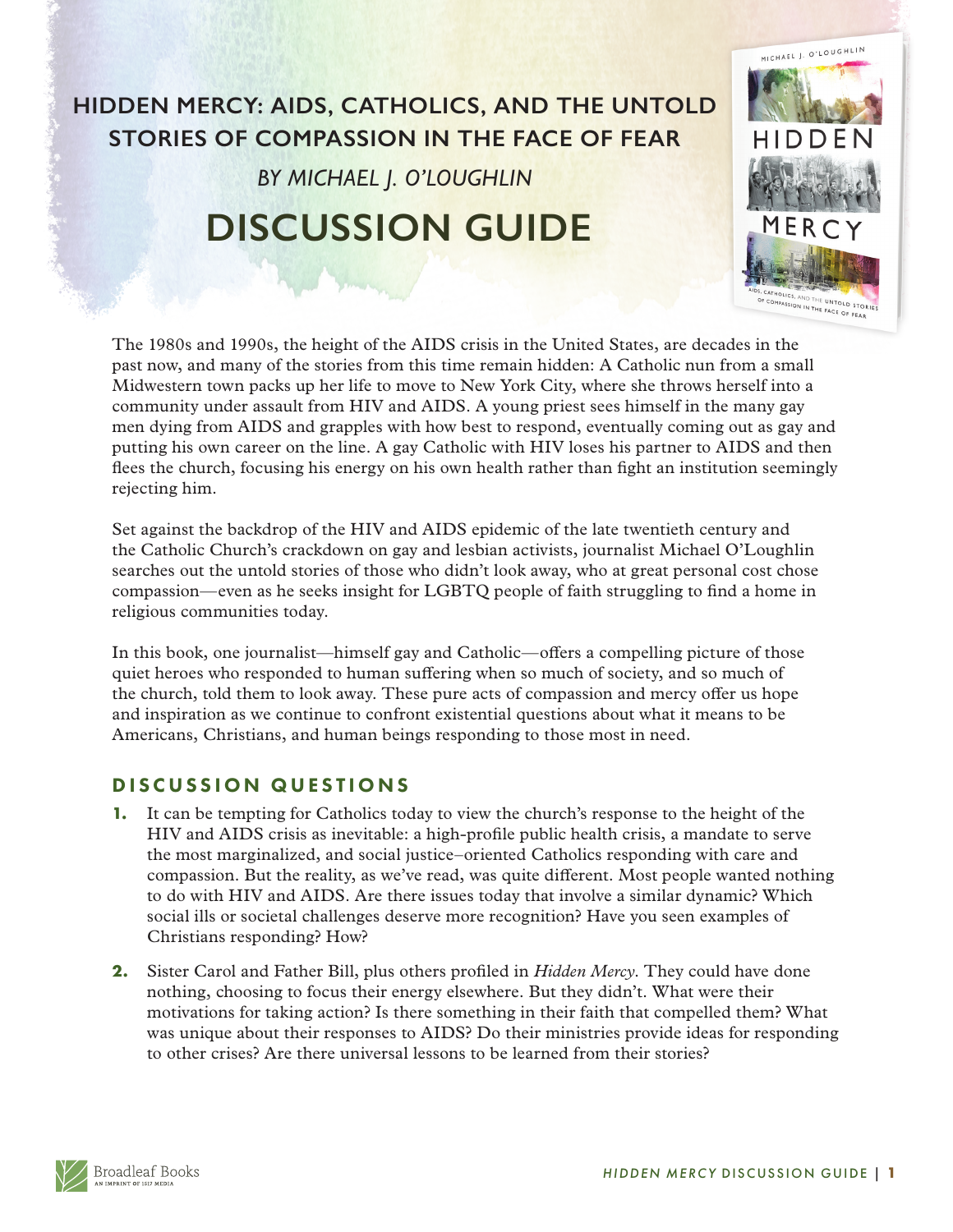- **3.** When US bishops debated the church's response to AIDS—"The Many Faces of AIDS" versus "Called to Compassion and Responsibility"—there was a marked shift in how church leaders engaged society. Previously, they had urged Catholics and all people of good will to be active participants in difficult societal challenges, perhaps even working alongside others who held wildly different beliefs. After the debate about the AIDS documents, some observers noted that bishops seemed to address Catholics exclusively, reminding them of their church's moral beliefs and, in some ways, limiting how Catholics might respond. How do you see this shift playing out today? How can Catholics, as well as other Christians, contribute to public life in an increasingly multicultural society?
- **4.** Consider the approaches to HIV and AIDS of three of the bishops profiled in *Hidden Mercy:* Cardinal John O'Connor of New York, Cardinal Joseph Bernardin of Chicago, and Archbishop John Quinn of San Francisco. How were they similar? Different? Did any approach seem more fruitful? Were there elements of all three approaches that were helpful? Harmful? What would you like to see today's church leaders emulate?
- **5.** The individuals profiled in *Hidden Mercy* each have unique faith journeys. James Cappelman said he isn't sure if he's Catholic today. David Pais said he's left and returned a few times. Ramon Torres said he respected parts of Catholicism but couldn't stay as a gay man. Do you see elements of your own faith journey reflected in any of the people featured in *Hidden Mercy*? Who? Why? What do their stories offer people who struggle with their faith?
- **6.** Father Jim Noone, from his experience in 1987 in Chicago, stated, "The hierarchical statements basically have very little to do with day-to-day things in the parish. When people are in need, people in the parish want to do what they can to respond." Does this ring true in your own experience? Can we identify examples of when the church has promoted compassion and inclusion? Are there times individuals seem to be more welcoming and understanding than the church institution or the verbiage used in official teachings?
- **7.** Division and differing opinions have existed since the beginning of the church. How does this division hinder the church's message of love and inclusion for all? How has it cost lives, caused pain, driven souls away? Give examples from the AIDS crisis as well as more recent divisions (response to COVID, immigration, LGBT issues, etc.). How can we work to create greater unity and harmony?
- **8.** People who respond bravely in the face of suffering and injustice are often all too few in times of crisis. Sadly, those same generous, compassionate souls are often maligned or even punished for their efforts. Look at the examples of courageous and loving service found in this book. What qualities do they display? Can you think of people in our own time who display those same qualities? How can you become more bravely loving in combating injustice?
- **9.** Sister Carol, in her experience working with people with AIDS in New York City, focused on one rule: "Before you can effectively minister to anyone with HIV or AIDS, you need to look at your own biases and make sure you're seeing the person in front of you, not their disease or how they contracted HIV." This is a rule that could be adopted in many life situations and interpersonal relationships. Discuss how this rule impacted the work of Sister Carol and others highlighted in this book. When in your own life have you found this rule necessary or beneficial?